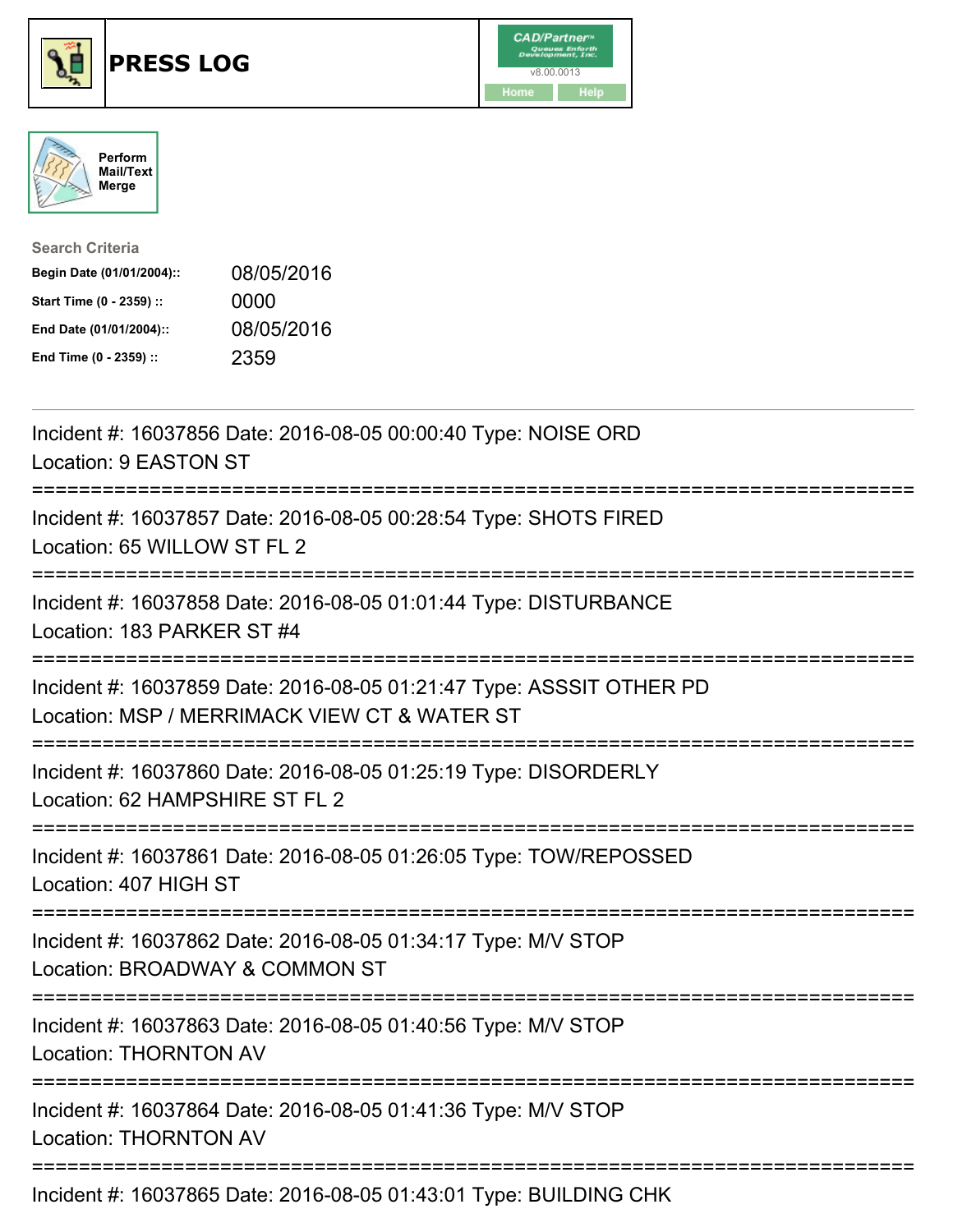Location: BOAT RAMP / BOAT RAMP =========================================================================== Incident #: 16037866 Date: 2016-08-05 01:47:37 Type: M/V STOP Location: HAVERHILL ST & JACKSON ST =========================================================================== Incident #: 16037867 Date: 2016-08-05 01:52:34 Type: M/V STOP Location: LAWRENCE ST & STEARNS AV =========================================================================== Incident #: 16037868 Date: 2016-08-05 02:00:47 Type: BUILDING CHK Location: I.B.E.W. LOCAL 326 / 420 COMMON ST =========================================================================== Incident #: 16037869 Date: 2016-08-05 02:04:20 Type: BUILDING CHK Location: DEMOULAS MARKET / 700 ESSEX ST =========================================================================== Incident #: 16037870 Date: 2016-08-05 02:22:37 Type: M/V STOP Location: BROADWAY =========================================================================== Incident #: 16037871 Date: 2016-08-05 02:24:34 Type: BUILDING CHK Location: CROWN FRIED CHICKEN / 205 BROADWAY =========================================================================== Incident #: 16037872 Date: 2016-08-05 02:27:43 Type: DOMESTIC/PROG Location: 122 SYLVESTER ST =========================================================================== Incident #: 16037873 Date: 2016-08-05 02:28:39 Type: SUS PERS/MV Location: 62 KENT ST =========================================================================== Incident #: 16037874 Date: 2016-08-05 02:36:29 Type: ALARMS Location: MT VERNON LIQUORS / 421 S BROADWAY =========================================================================== Incident #: 16037875 Date: 2016-08-05 02:40:55 Type: BUILDING CHK Location: 284 S BROADWAY =========================================================================== Incident #: 16037876 Date: 2016-08-05 02:51:18 Type: M/V STOP Location: COMMON ST & LAWRENCE ST =========================================================================== Incident #: 16037877 Date: 2016-08-05 02:52:28 Type: BUILDING CHK

Location: EVERETT ST

===========================================================================

Incident #: 16037879 Date: 2016-08-05 03:08:27 Type: ALARMS

Location: WYLESS SALES / 60 ISLAND ST

===========================================================================

Incident #: 16037878 Date: 2016-08-05 03:08:31 Type: M/V STOP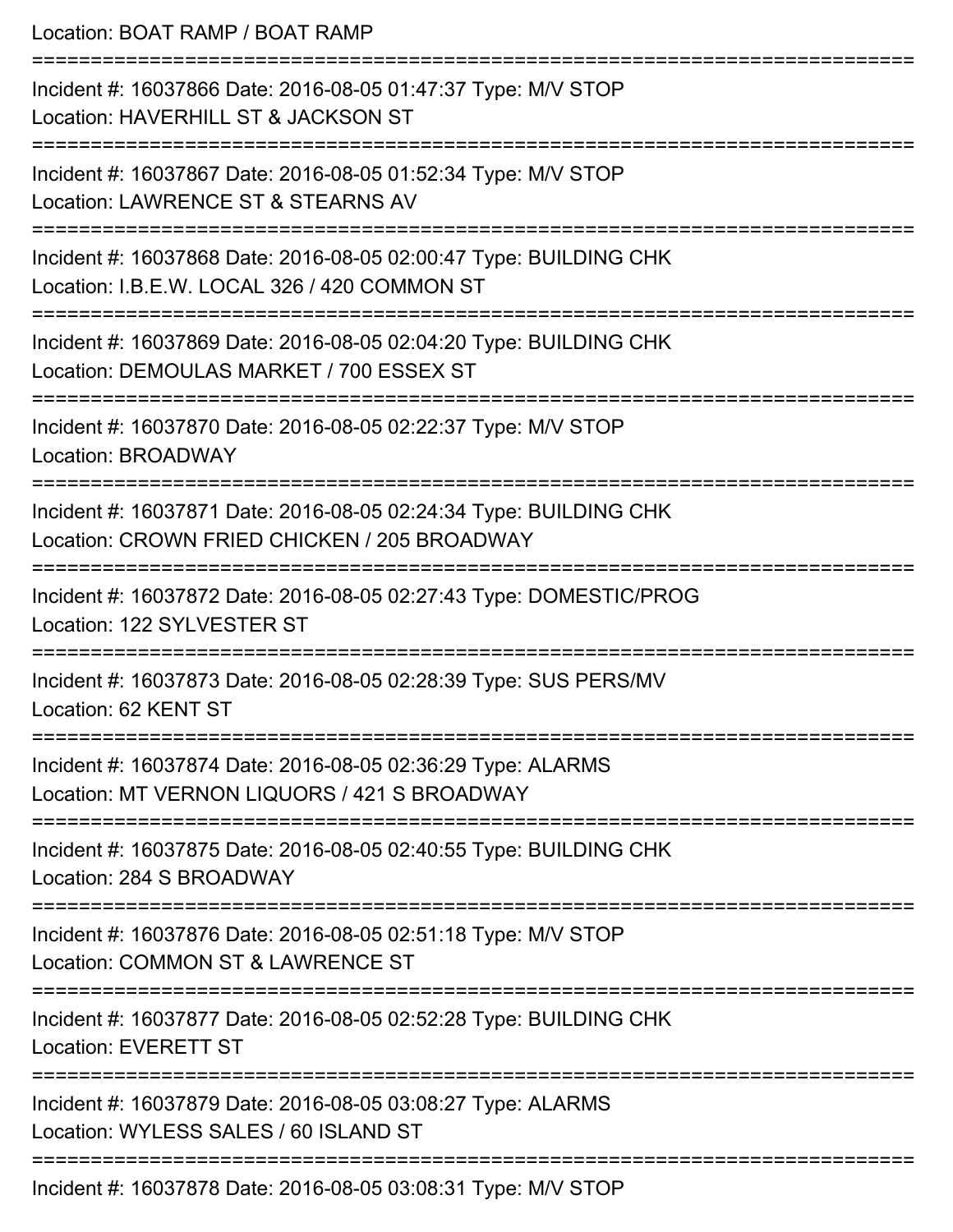| Incident #: 16037880 Date: 2016-08-05 03:09:33 Type: M/V STOP<br>Location: COMMON ST & FRANKLIN ST                   |
|----------------------------------------------------------------------------------------------------------------------|
| Incident #: 16037881 Date: 2016-08-05 03:47:41 Type: MAN DOWN<br>Location: 28 SUMMER ST                              |
| Incident #: 16037882 Date: 2016-08-05 03:50:00 Type: E911 HANGUP<br>Location: 128 ABBOTT ST FL 1 REAR                |
| Incident #: 16037883 Date: 2016-08-05 05:08:37 Type: MEDIC SUPPORT<br>Location: 116 DORCHESTER ST                    |
| Incident #: 16037884 Date: 2016-08-05 05:53:16 Type: AUTO ACC/PI<br>Location: 197 PROSPECT ST<br>------------------- |
| Incident #: 16037885 Date: 2016-08-05 06:08:36 Type: ALARMS<br>Location: NEUCO INC. / 94 GLENN ST                    |
| Incident #: 16037886 Date: 2016-08-05 06:44:54 Type: M/V STOP<br>Location: EMMETT ST & NEWTON ST                     |
| Incident #: 16037887 Date: 2016-08-05 07:13:20 Type: ALARMS<br>Location: FISHER AUTO PARTS / 468 N CANAL ST          |
| Incident #: 16037888 Date: 2016-08-05 07:15:41 Type: B&E/MV/PAST<br>Location: 220 PARK ST                            |
| Incident #: 16037889 Date: 2016-08-05 07:27:01 Type: CLOSE STREET<br><b>Location: HAMPSHIRE ST</b>                   |
| Incident #: 16037890 Date: 2016-08-05 07:35:33 Type: PARK & WALK<br>Location: 205 BROADWAY                           |
| Incident #: 16037891 Date: 2016-08-05 07:37:05 Type: LARCENY/PAST<br>Location: 60 SHATTUCK ST                        |
| Incident #: 16037892 Date: 2016-08-05 07:45:31 Type: M/V STOP<br>Location: LORING ST & SALEM ST                      |
| Incident #: 16037893 Date: 2016-08-05 07:51:46 Type: M/V STOP                                                        |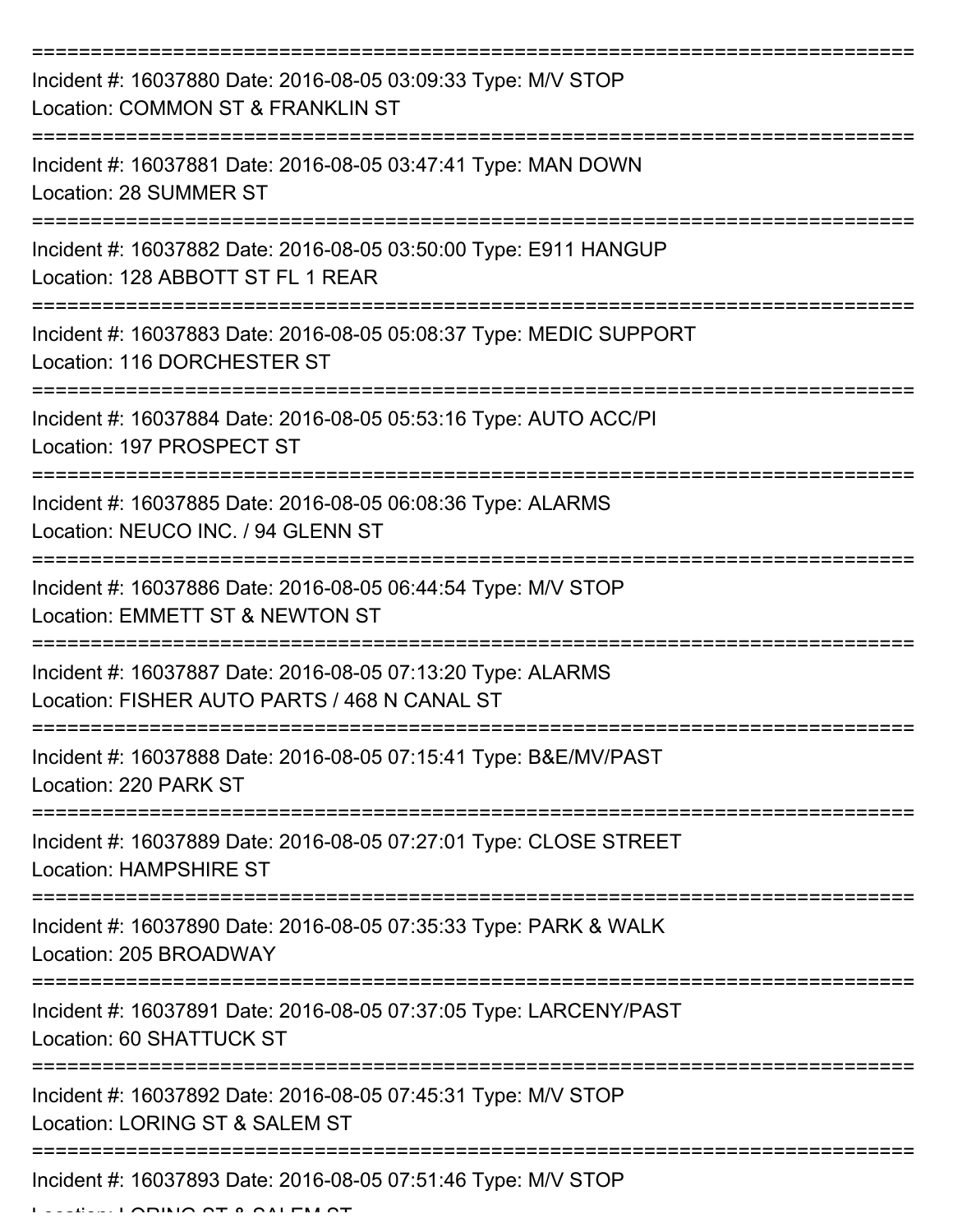| Incident #: 16037894 Date: 2016-08-05 07:57:03 Type: A&B D/W PAST<br>Location: LAWRENCE ST & LANCER WAY       |
|---------------------------------------------------------------------------------------------------------------|
| Incident #: 16037895 Date: 2016-08-05 07:58:33 Type: M/V STOP<br>Location: ESSEX ST & JACKSON ST              |
| Incident #: 16037896 Date: 2016-08-05 08:13:49 Type: M/V STOP<br>Location: 6 MELROSE ST                       |
| Incident #: 16037897 Date: 2016-08-05 08:14:56 Type: 209A/SERVE<br>Location: 90 LOWELL ST                     |
| Incident #: 16037898 Date: 2016-08-05 08:15:56 Type: 209A/SERVE<br>Location: 90 LOWELL ST                     |
| Incident #: 16037899 Date: 2016-08-05 08:17:24 Type: 209A/SERVE<br>Location: 90 LOWELL ST                     |
| Incident #: 16037900 Date: 2016-08-05 08:18:05 Type: 209A/SERVE<br>Location: 90 LOWELL ST                     |
| Incident #: 16037901 Date: 2016-08-05 08:18:50 Type: 209A/SERVE<br>Location: 90 LOWELL ST                     |
| Incident #: 16037902 Date: 2016-08-05 08:23:40 Type: M/V STOP<br>Location: BROADWAY & MANCHESTER ST           |
| Incident #: 16037903 Date: 2016-08-05 08:39:53 Type: DISTURBANCE<br>Location: CENTRAL BRIDGE / PEMBERTON PARK |
| Incident #: 16037904 Date: 2016-08-05 08:43:11 Type: 209A/SERVE<br>Location: NIEVES / 72-74 WATER ST          |
| Incident #: 16037905 Date: 2016-08-05 08:49:42 Type: 209A/SERVE<br>Location: DIAZ / 357 WATER ST              |
| Incident #: 16037906 Date: 2016-08-05 08:54:26 Type: 209A/SERVE<br>Location: 16 HANCOCK ST                    |
| Incident #: 16037907 Date: 2016-08-05 09:09:15 Type: PARK & WALK                                              |

Location: BRADFORD ST & BROADWAY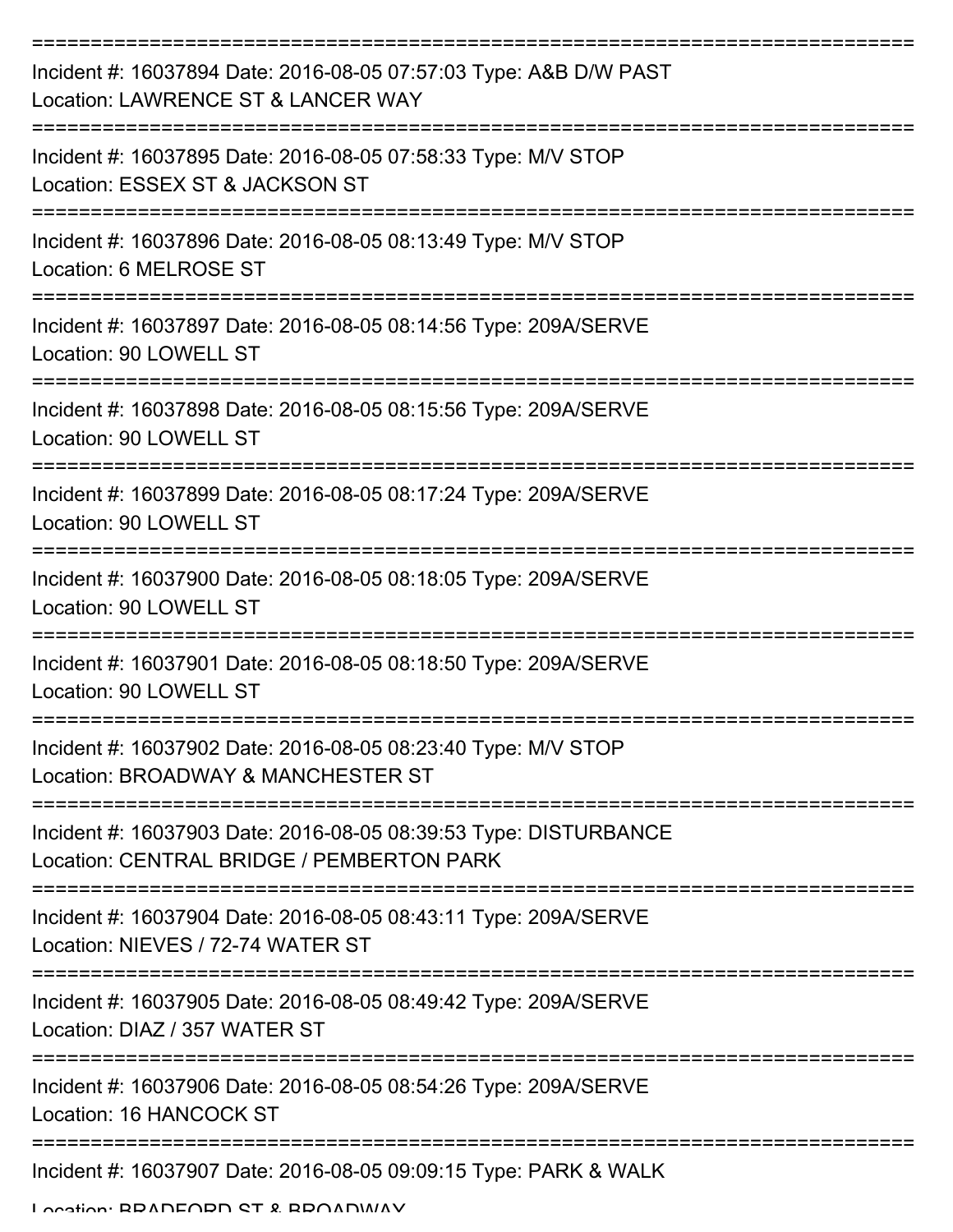| Incident #: 16037908 Date: 2016-08-05 09:13:25 Type: ANIMAL COMPL<br>Location: BROOK ST & UNION ST                 |
|--------------------------------------------------------------------------------------------------------------------|
| Incident #: 16037909 Date: 2016-08-05 09:22:50 Type: BUILDING CHK<br>Location: 29 SUMMER ST<br>------------------- |
| Incident #: 16037911 Date: 2016-08-05 09:27:29 Type: MAL DAMAGE<br>Location: 9 EASTON ST FL 3                      |
| Incident #: 16037910 Date: 2016-08-05 09:27:47 Type: MEDIC SUPPORT<br>Location: 42 MARBLE AV                       |
| Incident #: 16037912 Date: 2016-08-05 09:34:28 Type: TOW OF M/V<br>Location: 10 DIAMOND ST                         |
| Incident #: 16037913 Date: 2016-08-05 09:40:34 Type: M/V STOP<br>Location: AMESBURY ST & COMMON ST                 |
| Incident #: 16037914 Date: 2016-08-05 09:45:06 Type: DOMESTIC/PROG<br>Location: 29 MONMOUTH ST                     |
| Incident #: 16037915 Date: 2016-08-05 09:45:34 Type: MISSING PERS<br>Location: 311 E HAVERHILL ST                  |
| Incident #: 16037916 Date: 2016-08-05 09:47:36 Type: 209A/SERVE<br>Location: 405 HAVERHILL ST                      |
| Incident #: 16037917 Date: 2016-08-05 09:50:47 Type: AUTO ACC/NO PI<br>Location: FERRY ST & HOME ST                |
| Incident #: 16037918 Date: 2016-08-05 09:56:55 Type: M/V STOP<br>Location: FALLS BRIDGE / null                     |
| Incident #: 16037919 Date: 2016-08-05 09:57:26 Type: SELECTIVE ENF<br>Location: MARKET ST & S UNION ST             |
| Incident #: 16037921 Date: 2016-08-05 10:08:13 Type: IDENTITY THEFT<br>Location: 177 UNION ST FL 1                 |
| Incident #: 16037920 Date: 2016-08-05 10:09:22 Type: 209A/SERVE<br>Location: 280 BROADWAY                          |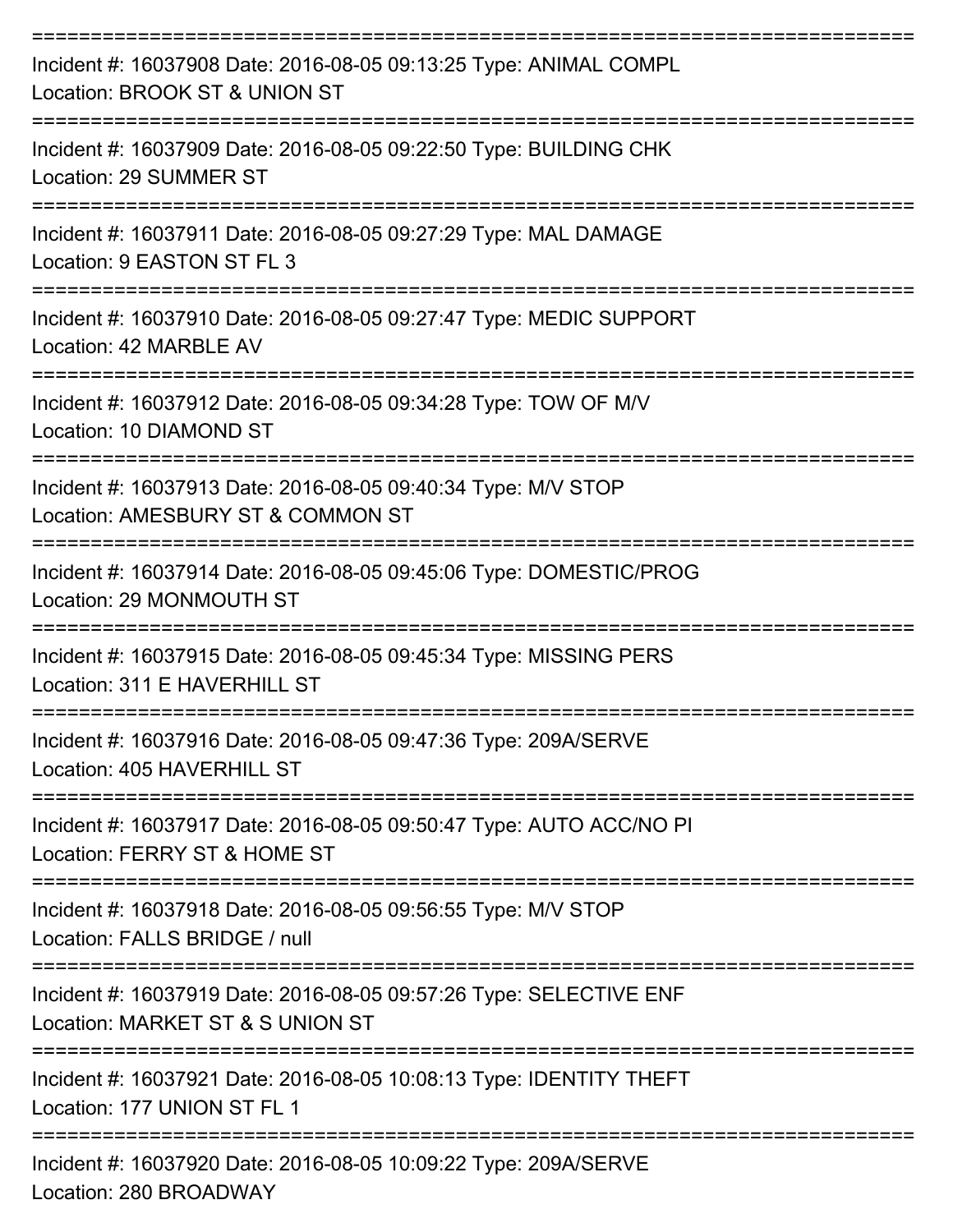| Incident #: 16037922 Date: 2016-08-05 10:16:06 Type: 209A/SERVE<br>Location: 37 AUBURN                    |
|-----------------------------------------------------------------------------------------------------------|
| Incident #: 16037923 Date: 2016-08-05 10:17:21 Type: COURT DOC SERVE<br>Location: 1 GENERAL ST            |
| Incident #: 16037924 Date: 2016-08-05 10:30:30 Type: HIT & RUN M/V<br>Location: FARNHAM ST & S UNION ST   |
| Incident #: 16037925 Date: 2016-08-05 10:31:27 Type: M/V STOP<br>Location: OSGOOD ST & SALEM ST           |
| Incident #: 16037926 Date: 2016-08-05 10:38:20 Type: ANIMAL COMPL<br>Location: 10 BEACONSFIELD ST         |
| Incident #: 16037927 Date: 2016-08-05 10:44:16 Type: TOW OF M/V<br>Location: EVERETT MILLS / 15 UNION ST  |
| Incident #: 16037928 Date: 2016-08-05 10:47:51 Type: M/V STOP<br>Location: DORCHESTER ST & PHILLIPS ST    |
| Incident #: 16037929 Date: 2016-08-05 10:52:33 Type: M/V STOP<br>Location: OSGOOD ST & SALEM ST           |
| Incident #: 16037930 Date: 2016-08-05 11:11:03 Type: ASSIST FIRE<br>Location: 100 SYLVESTER ST            |
| Incident #: 16037931 Date: 2016-08-05 11:14:41 Type: M/V STOP<br>Location: 1845340 / OSGOOD ST & SALEM ST |
| Incident #: 16037932 Date: 2016-08-05 11:19:48 Type: M/V STOP<br>Location: OSGOOD ST & SALEM ST           |
| Incident #: 16037933 Date: 2016-08-05 11:31:28 Type: MAL DAMAGE<br>Location: 163 SALEM ST                 |
| Incident #: 16037934 Date: 2016-08-05 11:33:44 Type: M/V STOP<br>Location: OSGOOD ST & SALEM ST           |
| Incident #: 16037935 Date: 2016-08-05 11:35:18 Type: M/V STOP<br>Location: ANDOVER ST & S UNION ST        |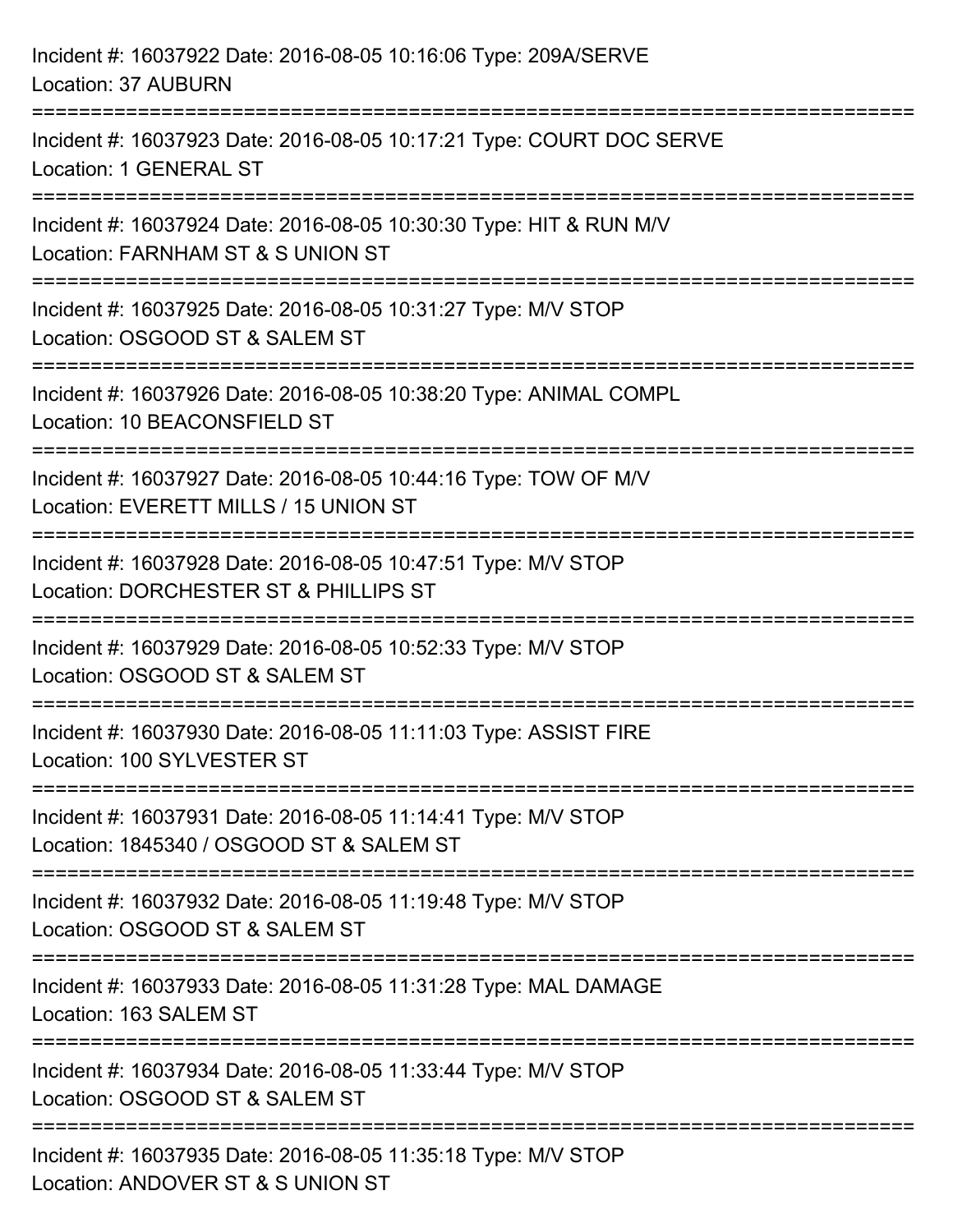| Incident #: 16037936 Date: 2016-08-05 11:37:39 Type: M/V STOP<br>Location: DORCHESTER ST & WINTHROP AV                           |
|----------------------------------------------------------------------------------------------------------------------------------|
| Incident #: 16037937 Date: 2016-08-05 11:41:51 Type: A&B PAST<br>Location: 142 FARNHAM ST FL 3                                   |
| Incident #: 16037938 Date: 2016-08-05 11:42:40 Type: MAN DOWN<br>Location: 56 ELM ST                                             |
| Incident #: 16037939 Date: 2016-08-05 11:43:30 Type: SUICIDE ATTEMPT<br>Location: 59 HAVERHILL ST #3                             |
| Incident #: 16037940 Date: 2016-08-05 12:07:11 Type: M/V STOP<br>Location: BROADWAY & TREMONT ST<br>;======================      |
| Incident #: 16037941 Date: 2016-08-05 12:13:59 Type: M/V STOP<br>Location: BROADWAY & LAKE ST                                    |
| Incident #: 16037942 Date: 2016-08-05 12:27:12 Type: MEDIC SUPPORT<br>Location: 129 SPRINGFIELD ST                               |
| Incident #: 16037944 Date: 2016-08-05 12:35:01 Type: WARRANT SERVE<br>Location: 29 KENDRICK ST FL 1                              |
| Incident #: 16037943 Date: 2016-08-05 12:35:04 Type: M/V STOP<br>Location: ALBION ST & AVON ST                                   |
| Incident #: 16037947 Date: 2016-08-05 12:47:38 Type: HIT & RUN PED<br>Location: MERRIMACK ST & S UNION ST<br>=================== |
| Incident #: 16037946 Date: 2016-08-05 12:48:20 Type: SUICIDE ATTEMPT<br>Location: 677 ESSEX ST #APT317                           |
| Incident #: 16037945 Date: 2016-08-05 12:49:00 Type: ANIMAL COMPL<br><b>Location: 31 SHERMAN ST</b>                              |
| Incident #: 16037948 Date: 2016-08-05 12:55:26 Type: M/V STOP<br>Location: OSGOOD ST & SALEM ST                                  |
| Incident #: 16037949 Date: 2016-08-05 12:57:00 Type: A&B D/W/ PROG<br>Location: 68 EASTON ST FL 3                                |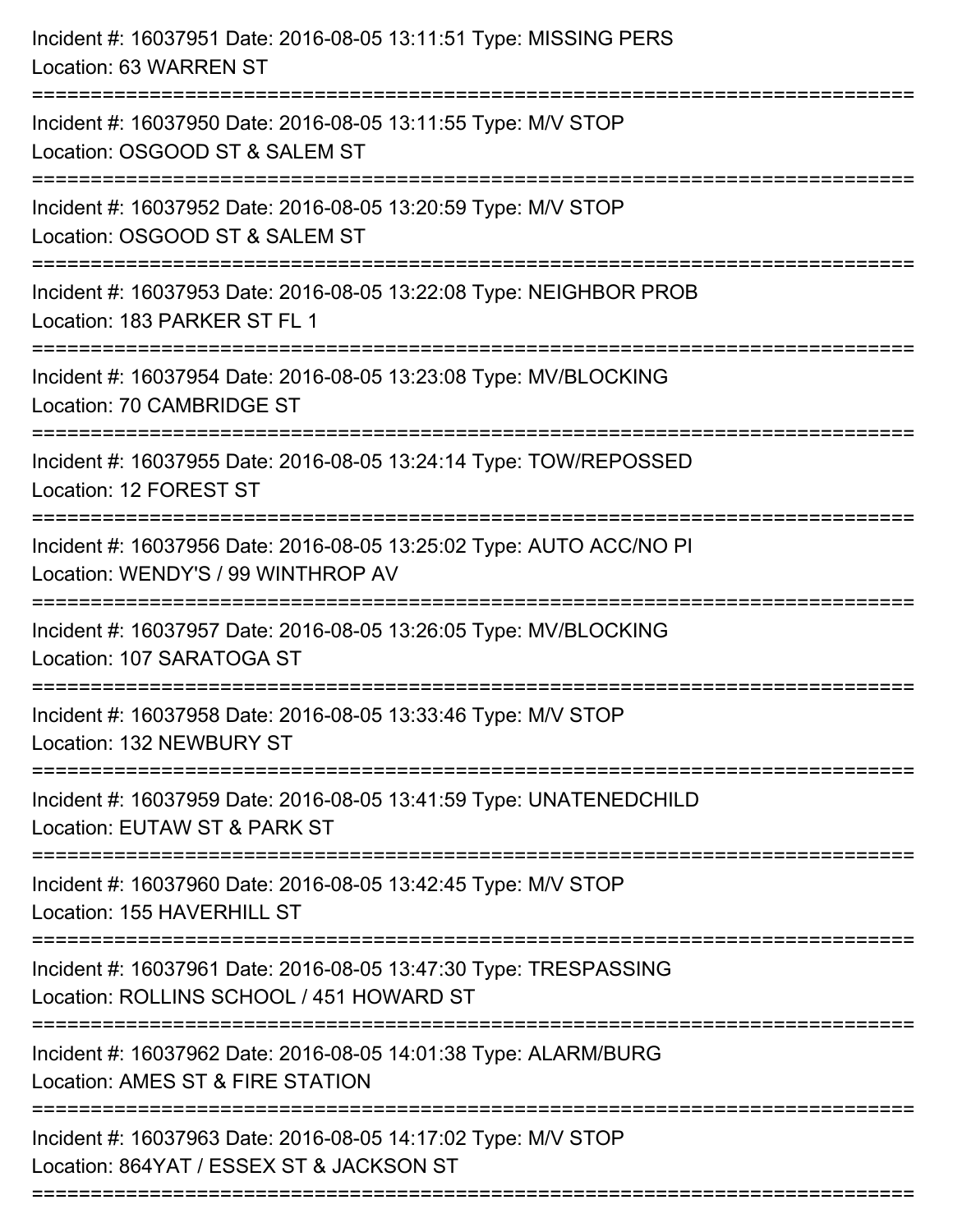Location: 130 COMMON ST

| Incident #: 16037965 Date: 2016-08-05 14:23:01 Type: ANIMAL COMPL<br>Location: RIVERWALK MANAGEMENT / 360 MERRIMACK ST                        |
|-----------------------------------------------------------------------------------------------------------------------------------------------|
| Incident #: 16037966 Date: 2016-08-05 14:32:23 Type: LIC PLATE STO<br>Location: 77 S UNION ST                                                 |
| Incident #: 16037967 Date: 2016-08-05 14:35:01 Type: M/V STOP<br>Location: 95 SUMMER ST                                                       |
| Incident #: 16037968 Date: 2016-08-05 14:41:43 Type: SUS PERS/MV<br>Location: 21 ROYAL ST                                                     |
| Incident #: 16037969 Date: 2016-08-05 14:49:01 Type: SUS PERS/MV<br>Location: BROADWAY LIQUORS / 434 BROADWAY<br>:=========================== |
| Incident #: 16037970 Date: 2016-08-05 14:52:48 Type: HIT & RUN M/V<br>Location: 434 PROSPECT ST                                               |
| Incident #: 16037971 Date: 2016-08-05 15:01:39 Type: GENERAL SERV<br>Location: 65 WILLOW ST FL 3RDFL                                          |
| Incident #: 16037972 Date: 2016-08-05 15:05:52 Type: TRESPASSING<br>Location: 164 WEST ST                                                     |
| Incident #: 16037973 Date: 2016-08-05 15:07:16 Type: TOW OF M/V<br>Location: 262 LOWELL ST                                                    |
| Incident #: 16037974 Date: 2016-08-05 15:35:46 Type: SUS PERS/MV<br>Location: 55 DANA ST                                                      |
| Incident #: 16037975 Date: 2016-08-05 15:43:17 Type: 209A/VIOLATION<br>Location: 25 BEACONSFIELD ST                                           |
| Incident #: 16037976 Date: 2016-08-05 16:15:58 Type: ROBBERY UNARM<br>Location: 40 EVERETT ST                                                 |
| Incident #: 16037977 Date: 2016-08-05 16:33:37 Type: LOUD NOISE<br>Location: HAFFNERS / null                                                  |
|                                                                                                                                               |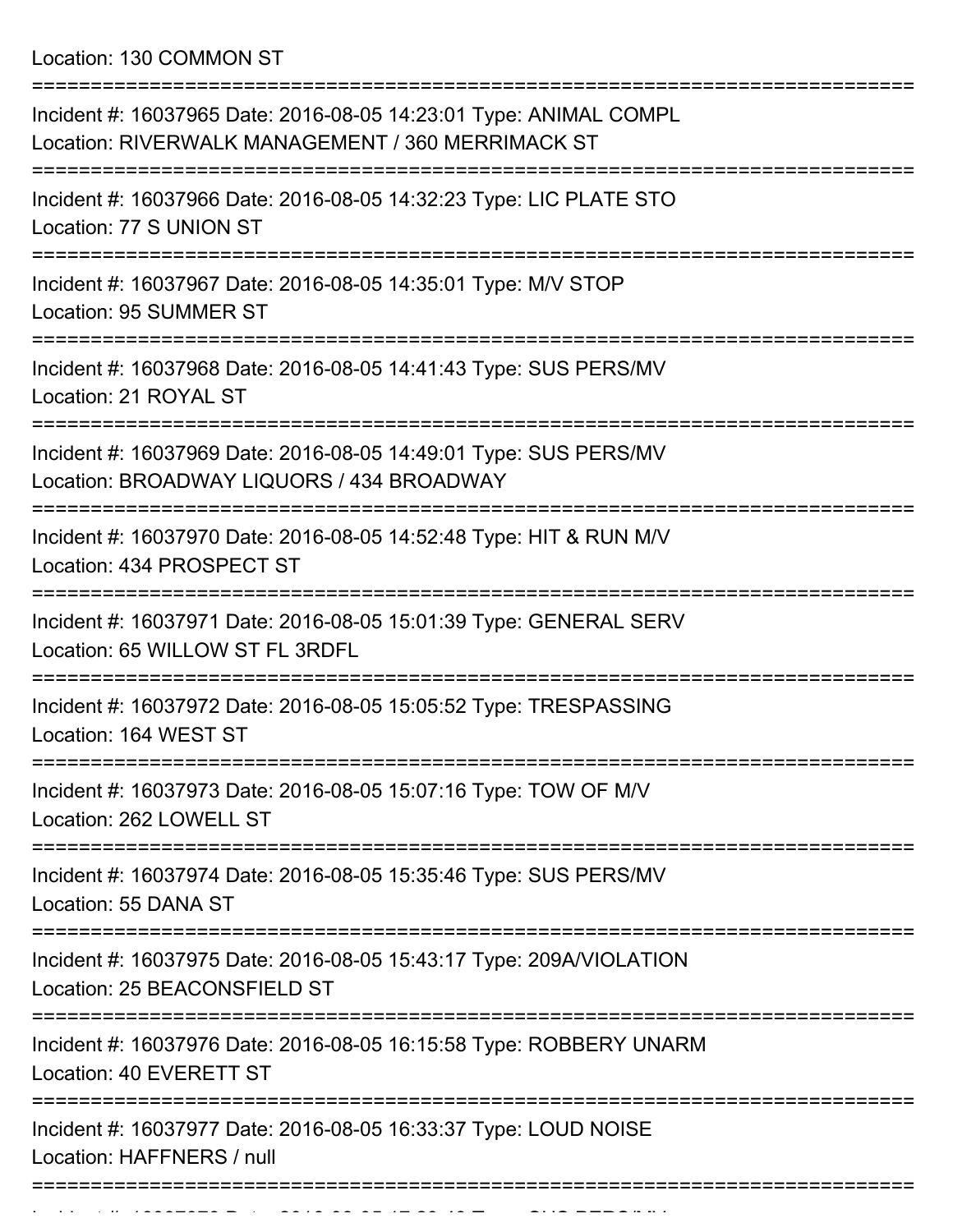Location: 10 CAMBRIDGE ST

| Incident #: 16037979 Date: 2016-08-05 17:28:32 Type: LOUD NOISE<br>Location: 401 CANAL ST              |
|--------------------------------------------------------------------------------------------------------|
| Incident #: 16037980 Date: 2016-08-05 17:33:59 Type: UNWANTEDGUEST<br>Location: 49 BRADFORD ST #2 FL 2 |
| Incident #: 16037981 Date: 2016-08-05 17:38:48 Type: TENANT PROB<br>Location: 36 NEWTON ST             |
| Incident #: 16037982 Date: 2016-08-05 17:42:11 Type: DOMESTIC/PROG<br>Location: 333 SALEM ST           |
| Incident #: 16037983 Date: 2016-08-05 17:49:33 Type: NOISE ORD<br>Location: 401 CANAL ST               |
| Incident #: 16037985 Date: 2016-08-05 17:51:32 Type: MISSING PERS<br>Location: 133 WOODLAND ST         |
| Incident #: 16037984 Date: 2016-08-05 17:56:23 Type: INVEST CONT<br>Location: 54 MECHANIC ST           |
| Incident #: 16037986 Date: 2016-08-05 18:08:27 Type: M/V STOP<br>Location: HAVERHILL ST & RAILROAD ST  |
| Incident #: 16037987 Date: 2016-08-05 18:09:05 Type: DISTURBANCE<br>Location: 41 PHILLIPS ST #2        |
| Incident #: 16037988 Date: 2016-08-05 18:16:04 Type: M/V STOP<br>Location: HAVERHILL ST & MORTON ST    |
| Incident #: 16037989 Date: 2016-08-05 18:18:10 Type: CIVIL PROB<br>Location: 31 MERRIMACK ST           |
| Incident #: 16037990 Date: 2016-08-05 18:19:30 Type: NOISE ORD<br>Location: 11 LOWELL TER              |
| Incident #: 16037991 Date: 2016-08-05 18:22:59 Type: M/V STOP<br>Location: MARKET ST & PARKER ST       |
|                                                                                                        |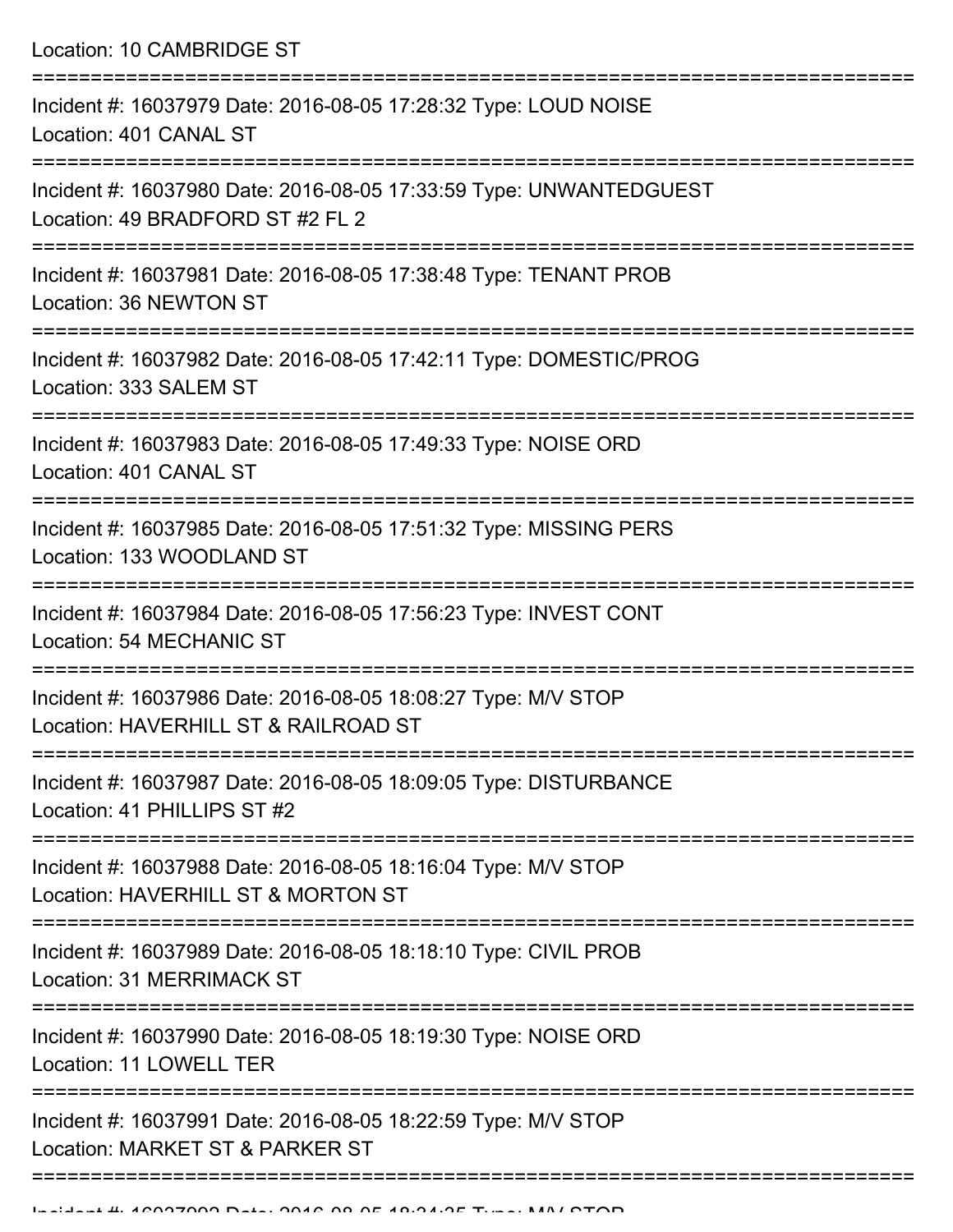| Location: HAMPSHIRE ST & LOWELL ST                                                                                                              |
|-------------------------------------------------------------------------------------------------------------------------------------------------|
| Incident #: 16037993 Date: 2016-08-05 18:46:16 Type: DISTURBANCE<br>Location: 183 PARKER ST #4                                                  |
| Incident #: 16037994 Date: 2016-08-05 18:49:16 Type: DISTURBANCE<br>Location: 298A LAWRENCE ST FL 3                                             |
| Incident #: 16037995 Date: 2016-08-05 18:55:28 Type: SUS PERS/MV<br>Location: ANDOVER ST & PHILLIPS ST<br>;==================================== |
| Incident #: 16037996 Date: 2016-08-05 18:58:50 Type: SUS PERS/MV<br>Location: 304 JACKSON ST                                                    |
| Incident #: 16037997 Date: 2016-08-05 19:05:44 Type: ALARMS<br>Location: 25 MARSTON ST                                                          |
| :=============================<br>Incident #: 16037998 Date: 2016-08-05 19:21:44 Type: LOUD NOISE<br>Location: PARKER ST & MARKET ST            |
| Incident #: 16037999 Date: 2016-08-05 19:53:00 Type: 209A/VIOLATION<br>Location: 25 BEACONSFIELD ST                                             |
| Incident #: 16038000 Date: 2016-08-05 19:55:48 Type: MEDIC SUPPORT<br>Location: CENTRAL CATHOLIC HIGH SCHOOL / 300 HAMPSHIRE ST                 |
| Incident #: 16038001 Date: 2016-08-05 19:55:53 Type: MEDIC SUPPORT<br>Location: 433 MARKET ST                                                   |
| Incident #: 16038002 Date: 2016-08-05 20:07:58 Type: SEX OFF PROG<br>Location: MERRIMACK ST & S BROADWAY                                        |
| Incident #: 16038003 Date: 2016-08-05 20:23:40 Type: ALARMS<br>Location: RAY MEDIAN AUTO SALES / 31 MERRIMACK ST                                |
| Incident #: 16038004 Date: 2016-08-05 20:35:12 Type: DISTURBANCE<br>Location: 166 HIGH ST                                                       |
| Incident #: 16038005 Date: 2016-08-05 20:37:01 Type: MISSING PERS<br>Location: 47 TREMONT ST                                                    |
| Incident #: 16038006 Date: 2016-08-05 20:51:39 Type: NOISE ORD                                                                                  |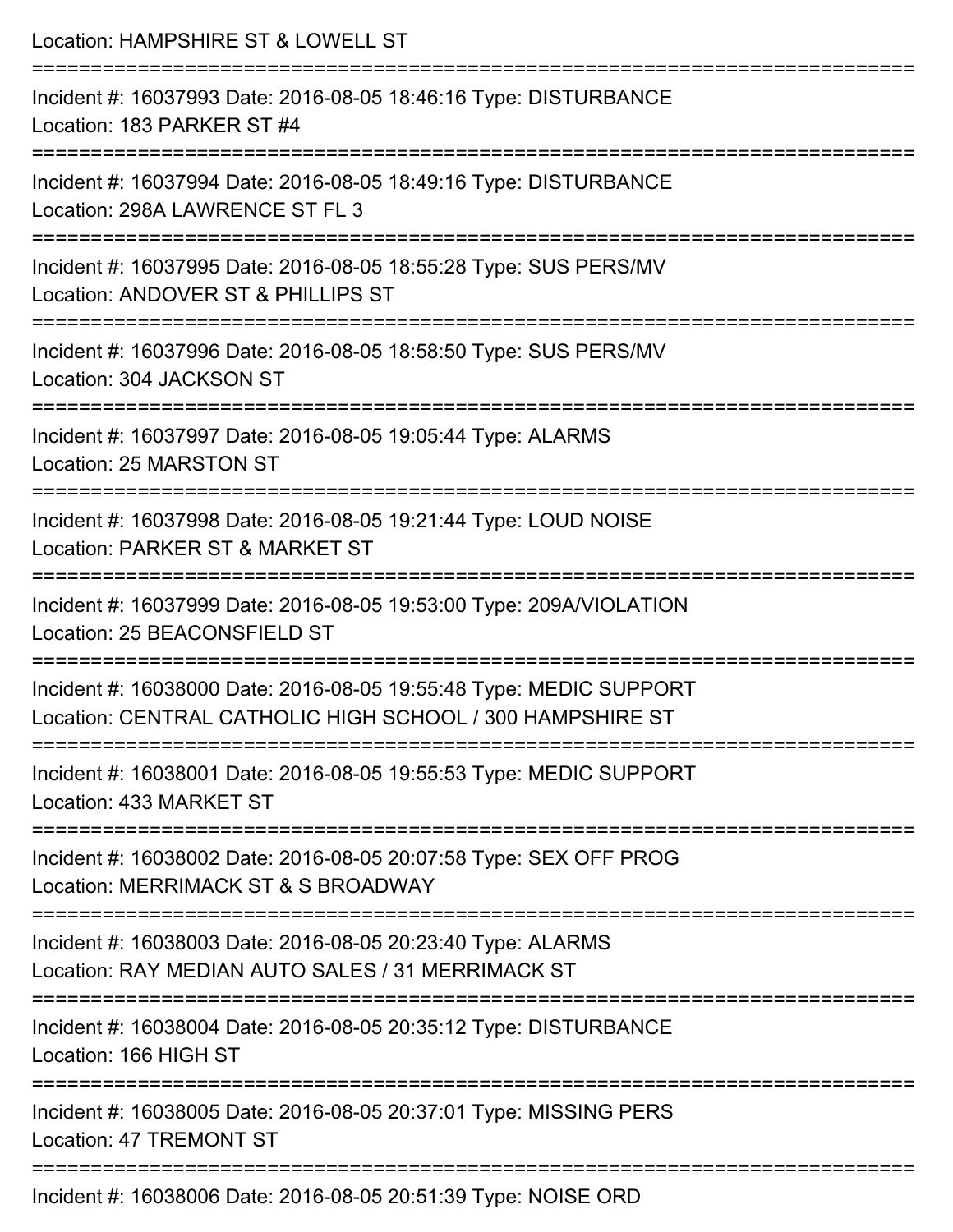| Incident #: 16038007 Date: 2016-08-05 20:57:09 Type: AUTO ACC/NO PI<br>Location: BRADFORD ST & FRANKLIN ST             |
|------------------------------------------------------------------------------------------------------------------------|
| Incident #: 16038008 Date: 2016-08-05 20:59:00 Type: M/V STOP<br>Location: 9 APPLETON ST                               |
| Incident #: 16038009 Date: 2016-08-05 21:05:10 Type: NOTIFICATION<br>Location: 320 JACKSON ST #1 FL 1                  |
| Incident #: 16038010 Date: 2016-08-05 21:10:13 Type: ALARM/BURG<br>Location: AROMA SALON & SPA / 225 ESSEX ST #1B FL 1 |
| Incident #: 16038011 Date: 2016-08-05 21:19:10 Type: NOISE ORD<br>Location: HAFFNER'S GAS STATION / 69 PARKER ST       |
| Incident #: 16038012 Date: 2016-08-05 21:28:52 Type: LOUD NOISE<br>Location: WOOD LN & BEACON                          |
| Incident #: 16038014 Date: 2016-08-05 21:30:40 Type: LOUD NOISE<br>Location: BAY STATE RD & WATER ST                   |
| Incident #: 16038013 Date: 2016-08-05 21:31:34 Type: ALARM/BURG<br>Location: 361 HOWARD ST                             |
| Incident #: 16038015 Date: 2016-08-05 21:34:24 Type: NOISE ORD<br>Location: 26 ROBINSON CT FL 1                        |
| Incident #: 16038016 Date: 2016-08-05 21:35:21 Type: VIO CITY ORD<br>Location: 48 SARATOGA ST                          |
| Incident #: 16038017 Date: 2016-08-05 21:41:16 Type: ALARMS<br>Location: DEL RESD. / 361 HOWARD ST                     |
| Incident #: 16038018 Date: 2016-08-05 22:02:26 Type: LOUD NOISE<br>Location: 525 HOWARD ST                             |
| Incident #: 16038019 Date: 2016-08-05 22:03:05 Type: NOISE ORD<br>Location: 359 HAVERHILL ST FL 1                      |
| Incident #: 16038020 Date: 2016-08-05 22:25:12 Type: DOMESTIC/PROG                                                     |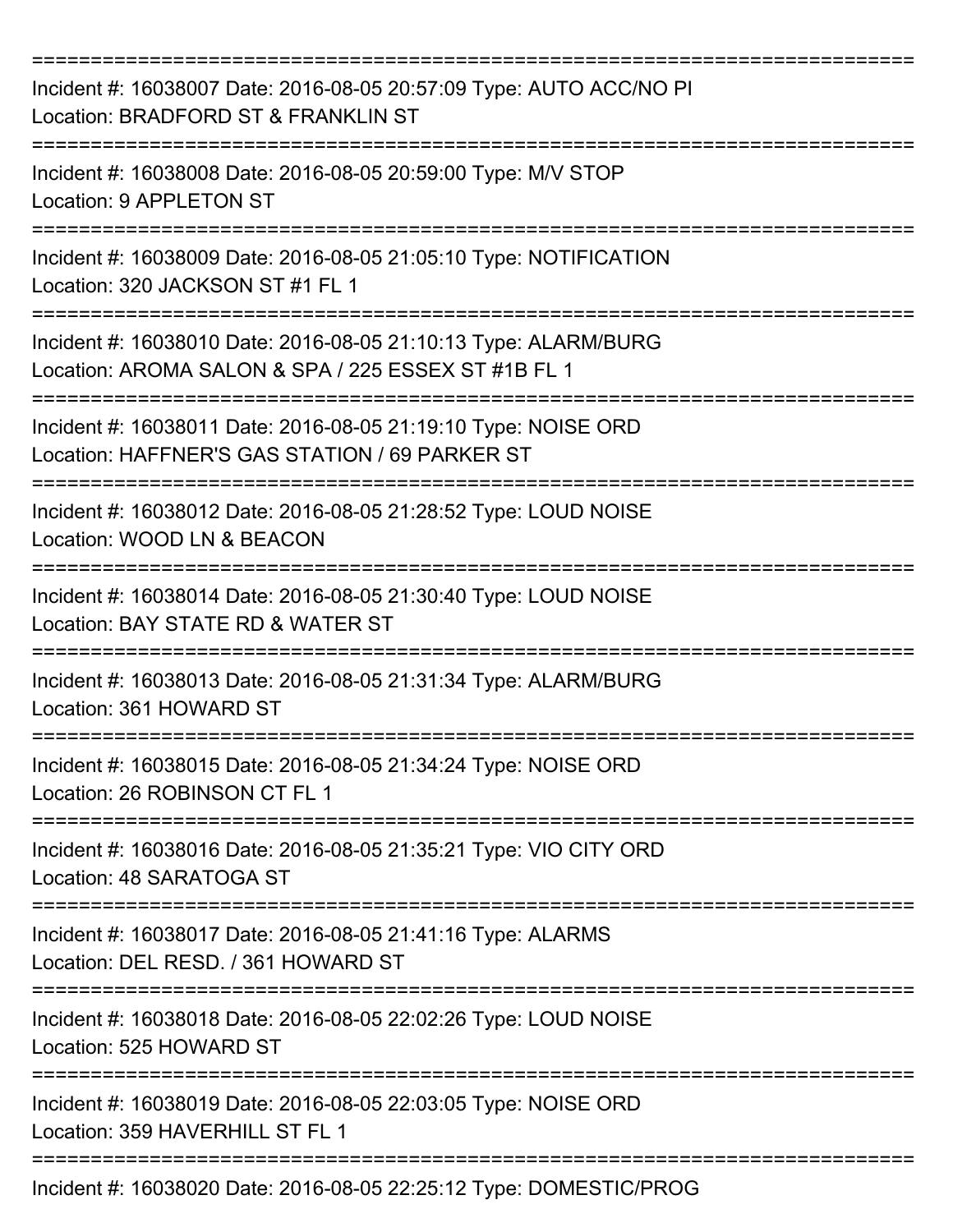| Incident #: 16038021 Date: 2016-08-05 22:27:28 Type: AUTO ACC/UNK PI<br>Location: FARNHAM ST & PARKER ST |
|----------------------------------------------------------------------------------------------------------|
| Incident #: 16038022 Date: 2016-08-05 22:28:25 Type: NOISE ORD<br>Location: 359 HAVERHILL ST #1B FL 1    |
| Incident #: 16038023 Date: 2016-08-05 22:58:15 Type: SUICIDE ATTEMPT<br>Location: BROADWAY & LOWELL ST   |
| Incident #: 16038024 Date: 2016-08-05 23:08:01 Type: LARCENY/PAST<br>Location: 700 ESSEX ST              |
| Incident #: 16038025 Date: 2016-08-05 23:15:48 Type: M/V STOP<br>Location: HAMPSHIRE ST & VALLEY ST      |
| Incident #: 16038026 Date: 2016-08-05 23:24:43 Type: NOISE ORD<br>Location: 395 HAVERHILL ST #B1 FL 1    |
| Incident #: 16038027 Date: 2016-08-05 23:24:44 Type: NOISE ORD<br>Location: 114A MARSTON ST              |
| Incident #: 16038028 Date: 2016-08-05 23:31:05 Type: NOISE ORD<br>Location: 76-78 WATER ST               |
| Incident #: 16038029 Date: 2016-08-05 23:33:41 Type: GUN CALL<br>Location: 77 S UNION ST                 |
| Incident #: 16038030 Date: 2016-08-05 23:44:10 Type: NOISE ORD<br>Location: 107 ARLINGTON ST             |
| Incident #: 16038031 Date: 2016-08-05 23:48:54 Type: NOISE ORD<br>Location: E HAVERHILL ST & HIGH ST     |
| Incident #: 16038032 Date: 2016-08-05 23:49:55 Type: NOISE ORD<br>Location: 147 FARNHAM ST               |
| Incident #: 16038033 Date: 2016-08-05 23:51:59 Type: LOUD NOISE<br>Location: ARLINGTON ST & TENNEY ST    |
| Incident #: 16038034 Date: 2016-08-05 23:54:30 Type: B&E/PAST                                            |